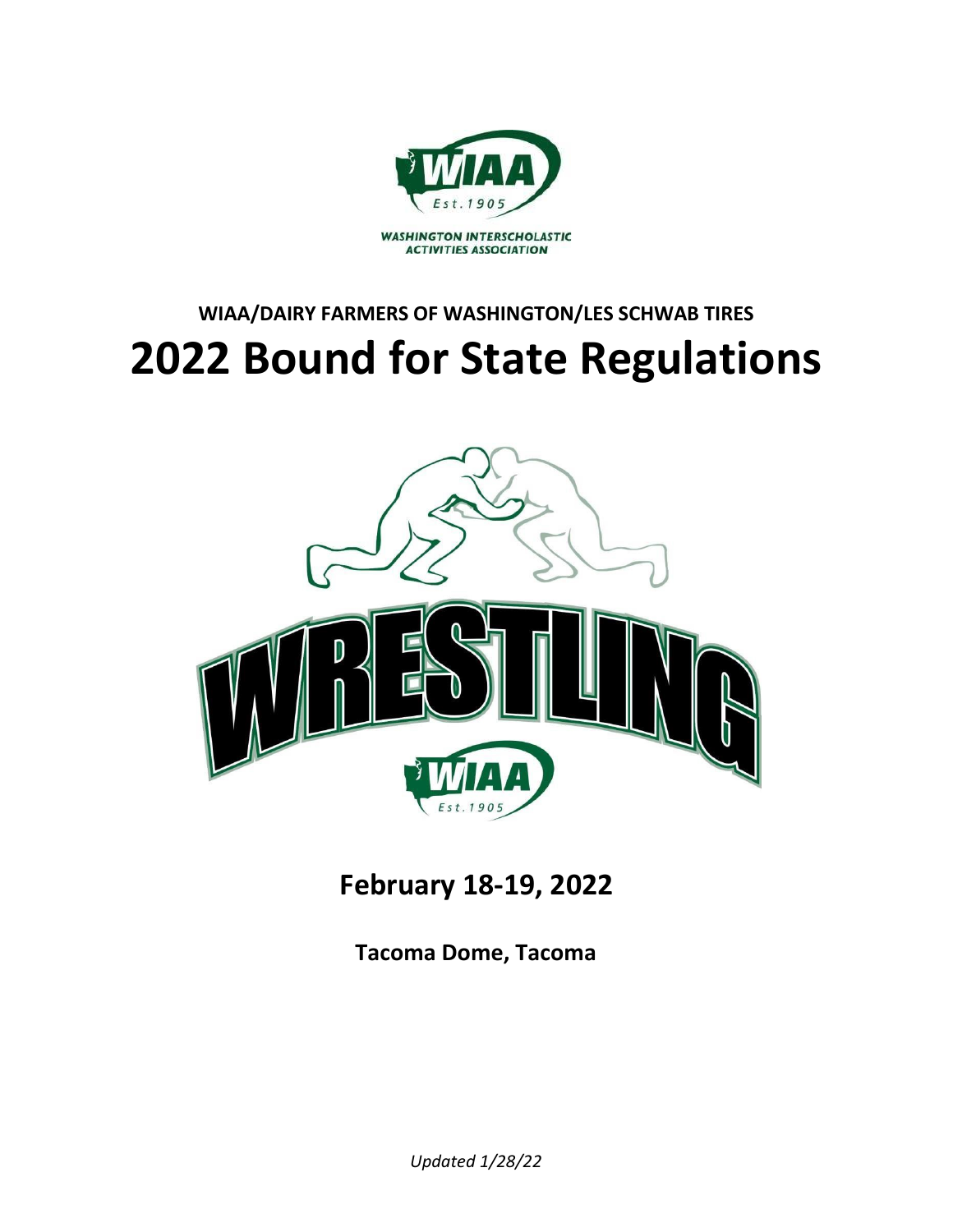# **Allocations**

Allocations will be based upon a regional format.

# **Passes**

These passes are to be used only by the individuals listed below:

One (1) pass per participant.

One (1) administrator supervisory pass (no floor access).

Two (2) coaches passes. If a school has three (3) to nine (9) participants, three (3) coaches passes will be issued. A school with ten (10) or more participants will be issued four (4) coaches passes.

Extra Coaches passes can be purchased at full tournament adult rate, only when names are submitted by the Athletic Director by Friday, February 11 at 5:00 pm, through the "Verify Pass Gate" in the Athletic Directors "MyWIAA" account and not to exceed 5 passes beyond the number of passes per WIAA guidelines above. Athletic Directors may delete coaches on Monday following the regional tournament if necessary. One (1) student manager pass. (No floor access)

# **Cheerleaders**

Will not be allowed floor access in 2022 due to Covid protocols.

# **Others**

There will be no bands at the Wrestling tournaments. One (1) school photographer pass and one (1) school newspaper reporter pass will be issued to the named individual submitted by the Athletic Director on the "Verify My Pass Gate". A Pass with "No Floor Access" will be granted to those persons at the "Pass Gate" with photo identification.

#### **Parking**

1 to 6 contestants – 1 Parking Pass, 7 or more contestants – 2 Parking passes**. Alternates do not count as contestants for parking passes.** Lots F and G have been designated as the team lots. Teams need to park in designated parking stalls as we have been given exactly the number of passes for the parking stalls. Parking passes are for a standard vehicle. School vans that hold 15 passengers or less. NO MOTOR HOMES ARE ALLOWED TO PARK IN LOTS F OR G. Violations will result in vehicle tows and loss of pass privileges for following years.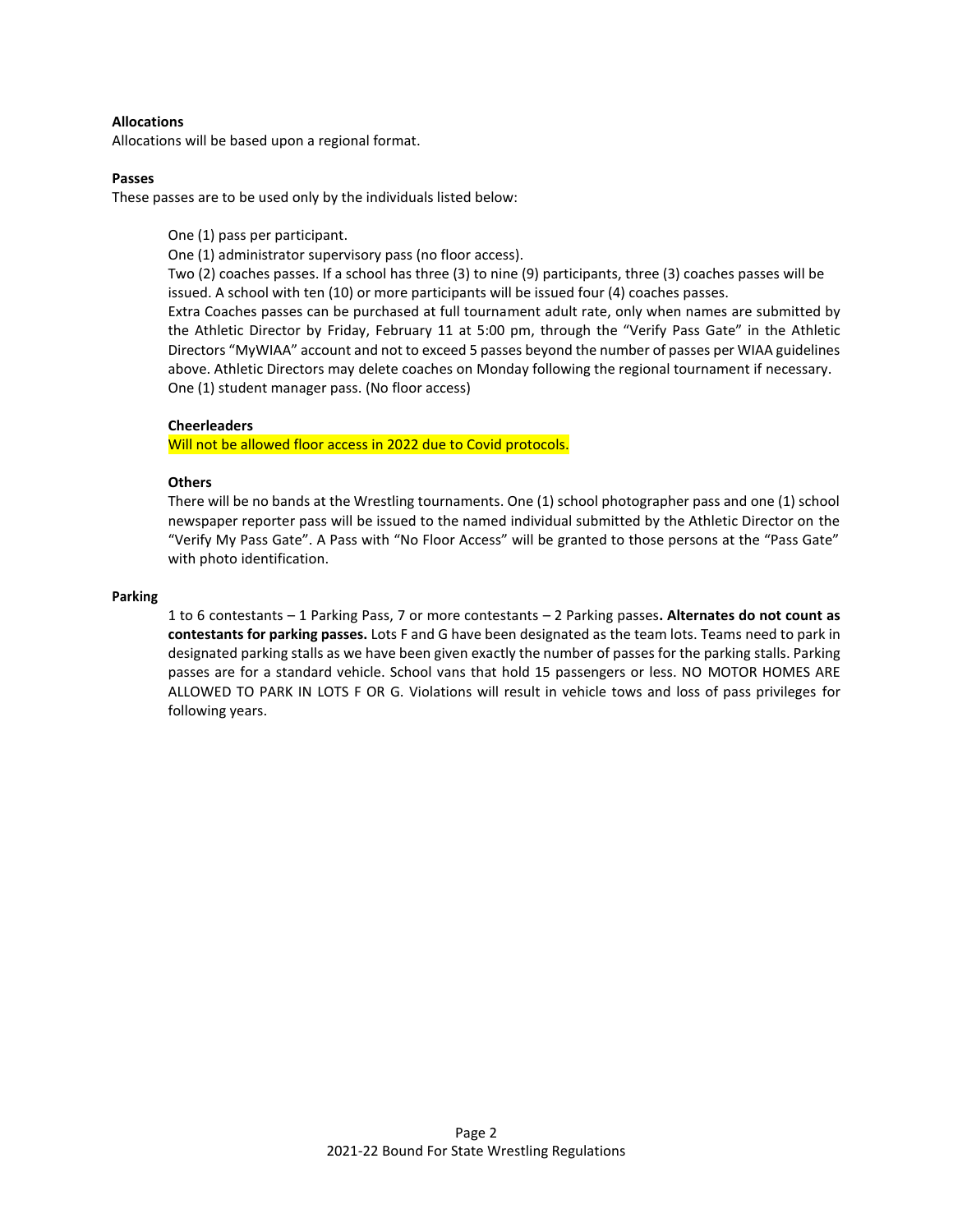# **Alternates**

Alternates which have qualified from the appropriate **qualifying meet** will be allowed entry for any reason that an open slot appears prior to the first round at Mat Classic. NOTE: Alternates will be admitted when accompanied by their coach. They will not be issued floor passes and must remain in the general seating areas.

# **Artificial Limbs**

Artificial limbs, which in the judgment of the WIAA are no more dangerous to contestants than the corresponding human limb and do not place an opponent at a disadvantage, may be permitted.

If a wrestler is allowed to wrestle with an artificial limb, he/she must weigh in with the limb. It is desirable and encouraged that the wrestler or coach have a written statement from a doctor and WIAA giving approval of this artificial limb, which should be obtained prior to the start of the season.

#### **Weigh-in**

Weigh-in for all classifications will begin at 8:00 am on Friday. Weigh-in Saturday begins at 8:00 am for all classifications. All wrestlers must be present at start of weigh-in and weigh-ins will be closed by classification by the tournament manager following the last wrestler to weigh in.

Wrestlers must have photo identification and tournament ID. Coaches are asked to sit in the bleachers during weigh ins.

Certified scales will be provided for this event. Weigh-ins must be conducted by the tournament manager or appointed representatives according to Federation Wrestling Rules. The Head Official must be present at the weighins. A Games Committee member should be present at the weigh-in, if possible. A wrestler becomes an official entrant when they have successfully completed the weigh in process.

**\*The Thursday practice has been cancelled due to Covid protocols and will be for coaches packet pick up only.**

## **Bracketing & Scoring**

Special consideration will be made in scoring if two (2) wrestlers from the same school meet. When two (2) wrestlers from the same school and same weight compete in the Regional or State Tournament, the winner will automatically receive advancement points based on a fall (pin). The match must be wrestled.

The State tournament shall be an 8, 12, 16, or 20-entry modified double-elimination tournament depending on the number of participating schools. Regional tournaments are 8-entry modified double-elimination tournaments, unless modified by the WIAA Executive Board. Scoring in Regional's will be based on six places in each weight class and at Mat Classic, 8 places for the 20-entry and 16-entry tournaments, 6 places for 12-entry tournaments, and 4 places for 8-entry tournaments.

#### **Seeding & Regionals**

Seeding shall be by draw. You can view the seeding procedure posted in MyWIAA on the WIAA Wrestling page.

### **Overtime Matches**

National Federation Rules for overtime matches apply in State Tournament competition**.**

#### **Games Committee**

The tournament Games Committee will consist of at least 3 members which will include: The tournament manager or designee, the Head Official, and a WIAA appointed representative. Games Committee members must be present and immediately available to the tournament manager. Decisions of the Games Committee are final and may not be appealed.